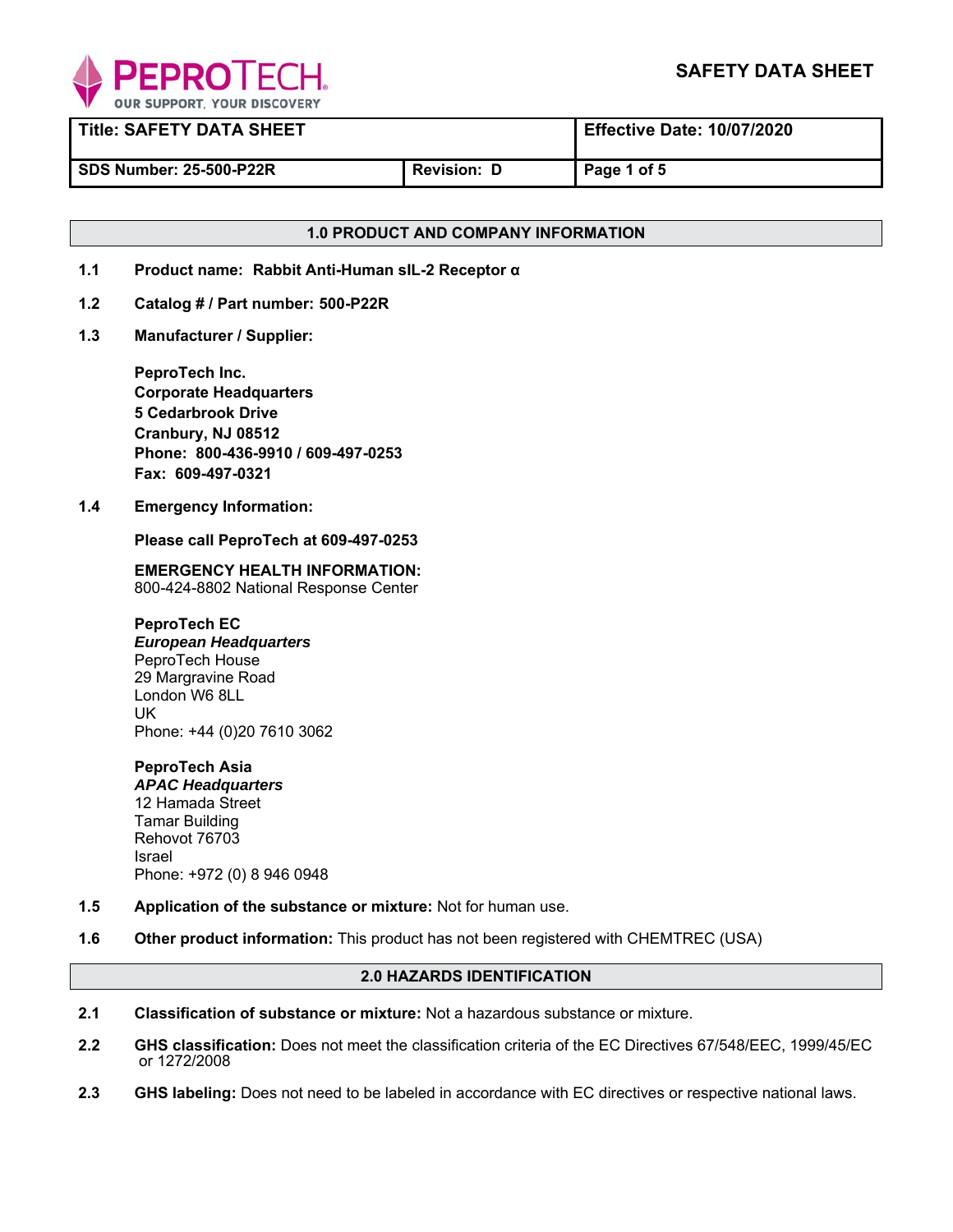

| <b>Title: SAFETY DATA SHEET</b> |                    | <b>Effective Date: 10/07/2020</b> |
|---------------------------------|--------------------|-----------------------------------|
| <b>SDS Number: 25-500-P22R</b>  | <b>Revision: D</b> | Page 2 of 5                       |

## **2.4 Special hazards:** None

#### **3.0 COMPOSITION / INFORMATION ON INGREDIENTS**

**3.1 Ingredients:** This product does not contain any hazardous substances at concentrations of 1% or greater. This product is not known to contain carcinogens at a concentration of 0.1% or greater. No MSDS is required.

## **4.0 FIRST AID MEASURES**

#### **4.1 Description of first aid measures:**

**Eye contact:** May cause eye irritation. Flush eyes with plenty of water for at least 15 minutes. Then get immediate medical attention.

**Skin contact:** May cause skin irritation. Immediately flush with plenty of water.

**Inhalation:** No recognized inhalation hazard. If inhaled, remove to fresh air. If breathing becomes difficult, call a physician.

**Ingestion:** No recognized ingestion hazard. If swallowed, drink plenty of water. Get immediate medical attention.

#### **5.0 FIRE FIGHTING MEASURES**

- **5.1 Classification of substance or mixture:** The product is non-flammable.
- **5.2 Suitable extinguishing media:** Use water spray, alcohol-resistant foam, dry chemical or carbon dioxide.
- **5.3 Protective equipment:** Wear self-contained breathing apparatus for firefighting if necessary.

## **6.0 ACCIDENTAL RELEASE MEASURES**

- **6.1 Personal precautions:** Use eye protection, gloves, and apron. Implement appropriate precautions to minimize direct contact with skin or eyes and prevent inhalation of dust.
- **6.2 Methods for clean up:** Sweep up, place in bag and hold for disposal. Ventilate area and wash site after material is picked up.

#### **7.0 HANDLING AND STORAGE**

- **7.1 Handling:** Avoid inhalation. Avoid contact with eyes, skin, and clothing.
- **7.2** Storage: Keep tightly closed. Store at -20°C until use.
- **7.3 Additional information:** See product data sheet for more information on handling and storage.

#### **8.0 EXPOSURE CONTROLS / PERSONAL PROTECTION**

- **8.1 Control parameters:** Contains no substances with occupational exposure limit values.
- **8.2 Engineering controls:** Ensure adequate ventilation. Use appropriate personal protective work clothing.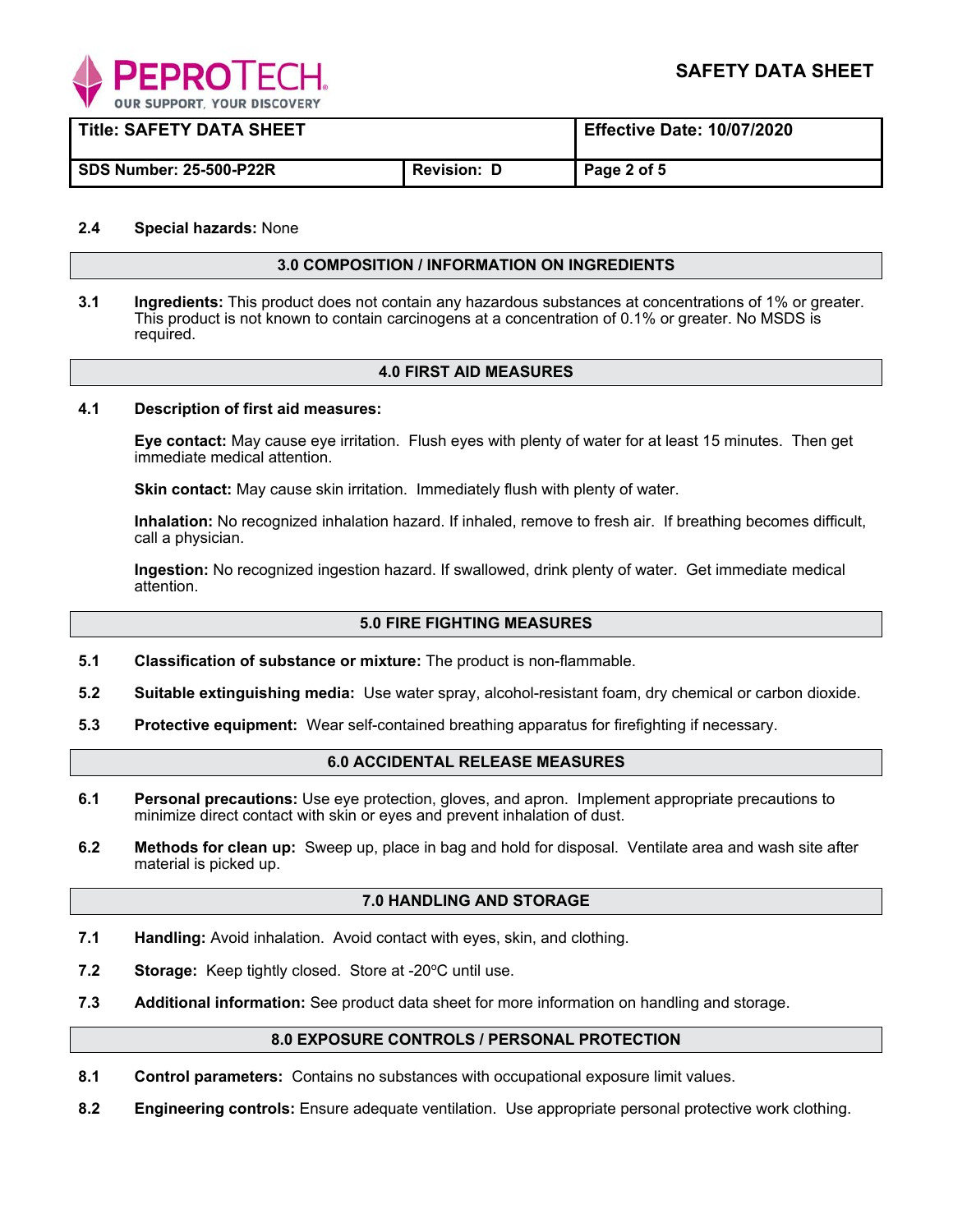

| <b>Title: SAFETY DATA SHEET</b> |                    | <b>Effective Date: 10/07/2020</b> |
|---------------------------------|--------------------|-----------------------------------|
| <b>SDS Number: 25-500-P22R</b>  | <b>Revision: D</b> | Page 3 of 5                       |

#### **8.3 Personal precautions:**

**Eye:** Wear appropriate eye protection.

**Skin:** Wear clothing and gloves that cannot be penetrated by chemicals or oil.

**Inhalation:** Respiratory equipment is not required.

## **9.0 CHEMICAL AND PHYSICAL PROPERTIES**

## **9.1 Description of chemical and physical properties:**

**Appearance:** Solid; white powder or thin/invisible film **Odor:** None **pH:** Not available **Vapor pressure:** Not available **Vapor density:** Not available **Boiling point:** Not available **Melting/freezing point:** Not available **Flash point UEL/LEL:** None established **Evaporation rate:** Undetermined **Flammability:** Non-flammable material **Solubility:** Not available **Specific gravity (water = 1):** Not available **Volatile %:** Not available **Water content:** Not available **Decomposition Temperature:** Not available **Autoignition Temperature:** None established **VOC content:** Not available **Viscosity:** Not available

## **10.0 STABILITY AND REACTIVITY**

- **10.1 Stability:** Stable under recommended storage conditions.
- **10.2 Conditions to avoid:** Heat and moisture
- **10.3 Materials to avoid:** Strong oxidizing agents
- **10.4 Hazardous decomposition:** None determined
- **10.5 Hazardous polymerization:** Does not spontaneously polymerize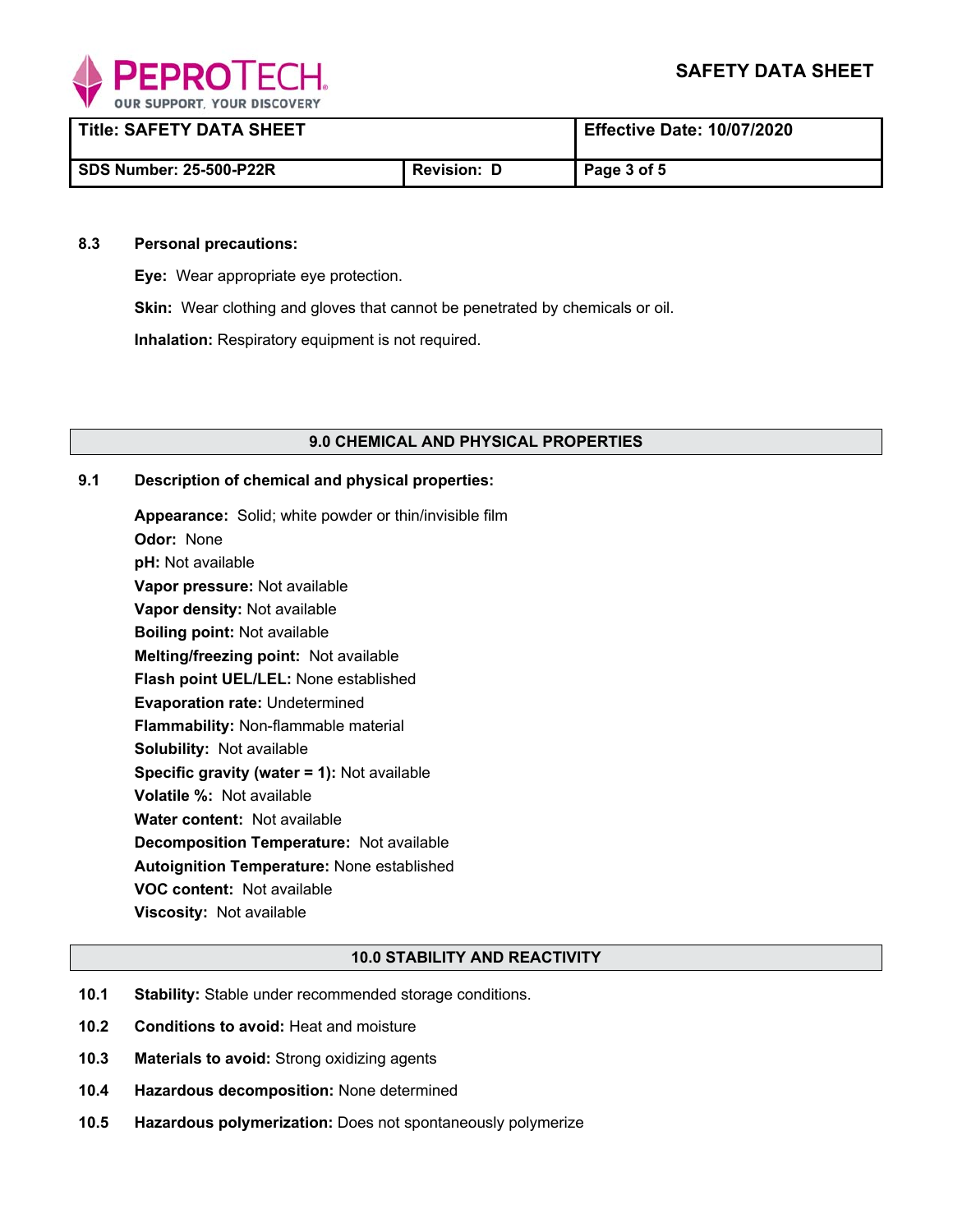

**Title: SAFETY DATA SHEET Effective Date: 10/07/2020** 

SDS Number: 25-500-P22R **Revision: D** Page 4 of 5

# **11.0 TOXICOLOGICAL INFORMATION**

## **11.1 Potential health effects:**

**Eye contact:** May cause eye irritation.

**Skin contact:** May cause skin irritation.

**Inhalation:** May be harmful if inhaled. May be irritating to mucous membranes.

**Ingestion:** May be harmful if swallowed.

**Carcinogenicity:** None

**Reproductive toxicity:** None

**Mutagenicity:** None

**Sensitization:** None

# **12.0 ECOLOGICAL INFORMATION**

- **12.1 Ecotoxicity:** Undetermined
- **12.2 Biodegradability:** Undetermined
- $12.3$ **Mobility: Undetermined**
- **12.4 Bioaccumulation:** Undetermined

## **13.0 DISPOSAL INFORMATION**

**13.1 Disposal method:** Observe all federal, state, and local environmental regulations. Contact a licensed professional waste disposal service to dispose of this material.

# **14.0 TRANSPORTATION INFORMATION**

**14.1 Transport information:** 

**DOT Hazard class:** Non-hazardous for transport.

**IATA Hazard class:** Non-hazardous for transport.

**IMDG Hazard class:** Non-hazardous for transport.

## **15.0 REGULATORY INFORMATION**

**15.1 US Federal and State Regulations:** 

 **CERCLA Sections 102a/103 Hazardous Substances (40 CFR Part 302.4):** This product is not reportable under 40 CFR Part 302.4.